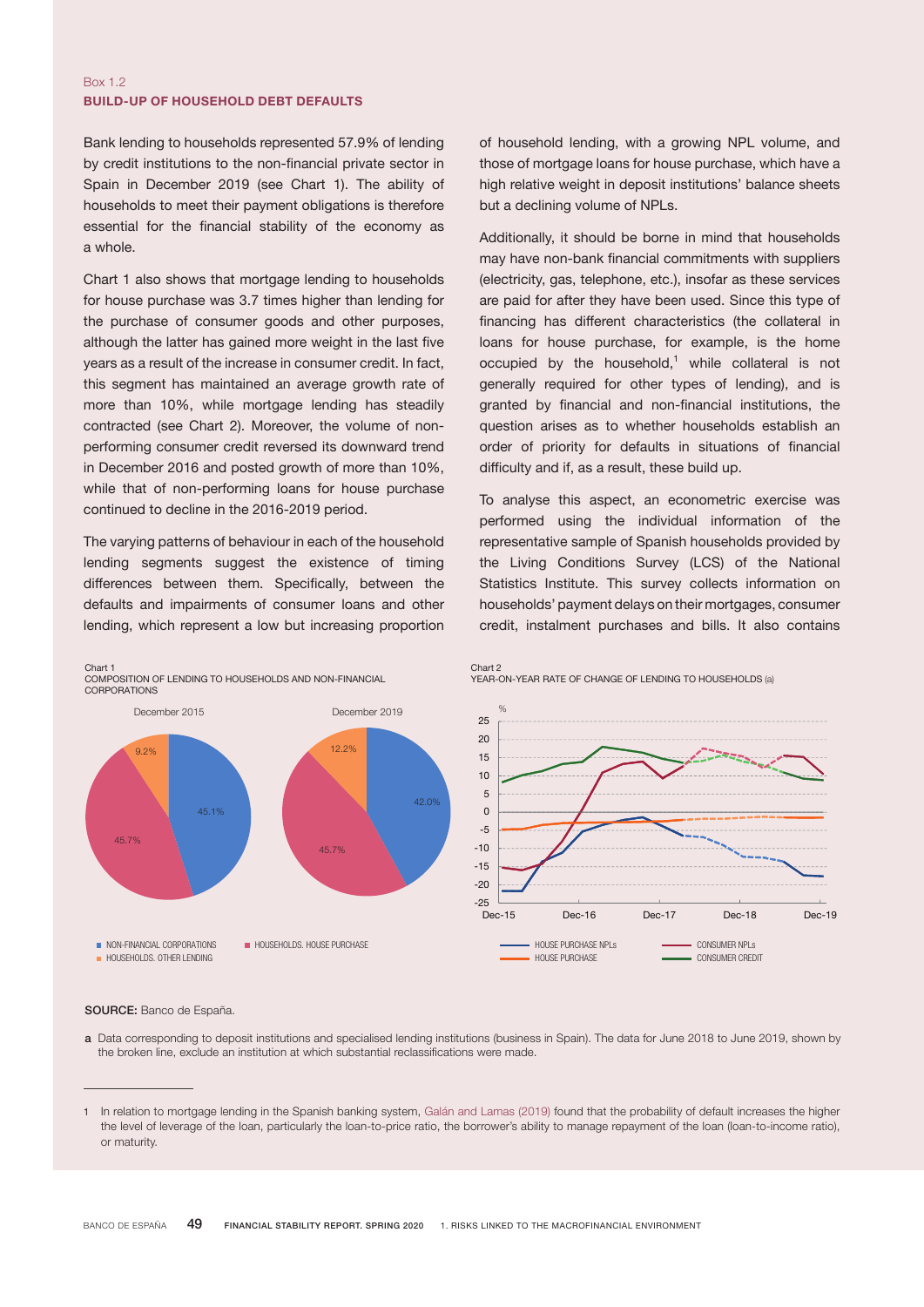# Box 1.2 BUILD-UP OF HOUSEHOLD DEBT DEFAULTS (cont'd)



PERCENTAGE OF SPANISH HOUSEHOLDS WITH LOANS FROM CREDIT INSTITUTIONS. AVERAGE DATA 2011-2017



Chart 4 BREAKDOWN OF HOUSEHOLDS WITH DEFAULTS, BY LEVEL OF INCOME 2011-2017 (a)



SOURCES: INE, Living Conditions Survey and Banco de España.

a The chart shows, for each income quintile (from the bottom Q1 quintile to the highest Q5 quintile), the average proportion of households with defaults on mortgages (2013-2017), utilities bills (2012-2016), consumer credit and instalment purchases (2011-2015).

information on certain characteristics of households (level of education, age, etc.), employment status, income, household wealth or debt-to-income ratio, which determine their ability to meet their payment commitments.<sup>2</sup> Furthermore, three quarters of households in the survey are monitored during two to four years, allowing dynamic considerations to be added, such as those analysed here, namely, the possible build-up of defaults.

As can be seen in Chart 3, almost 40% of Spanish households had some form of debt to credit institutions in the 2013-2017 period. Of these indebted households, slightly more than half had mortgage loans only, approximately a third had consumer loans only and less than 20% had both types of loans. Chart 4 shows the average percentage of defaults on different types of loans for households with mortgages, broken down by household income levels. The percentage of defaults diminishes in line with the level of income for all loan products, with a larger decline in higher income levels for mortgages and bills than for consumer credit.

Based on LCS data, a probability model is estimated in which the mortgage default event depends on significant household characteristics and also on past defaults on consumer credit, instalment purchases and bills. With respect to household characteristics, the proportion of income allocated to paying the mortgage increases the probability of a payment delay, as does a lower level of education. However, as found in other studies, the variables with the highest information content explaining the probability of default are the transition to unemployment and a decline in household income. But, more importantly for the purposes of this analysis, past defaults on both consumer credit and bills have a statistically significant positive impact on the probability of default on mortgages.

The findings indicate that, faced with financial difficulties, indebted households first delay the payment of consumer credit, around a year later they stop paying bills and, if the situation persists for a further year, they cease to pay their mortgages. This order of priority appears to be consistent with the collateral requirements for each type of loan and with the level of necessity represented by the expense

<sup>2</sup> Casado and [Villanueva](https://www.bde.es/f/webbde/GAP/Secciones/Publicaciones/InformesBoletinesRevistas/RevistaEstabilidadFinanciera/18/NOVIEMBRE/Retrasos_en_el_pago_de_la_deuda.pdf) (2018) also found, drawing on data for Spanish households, but in this case, obtained from the Spanish Survey of Household Finances, that, over the life of the loan, the fall in household income and changes in the employment status of the main earner were the main factors explaining the delays in the payment of their debts.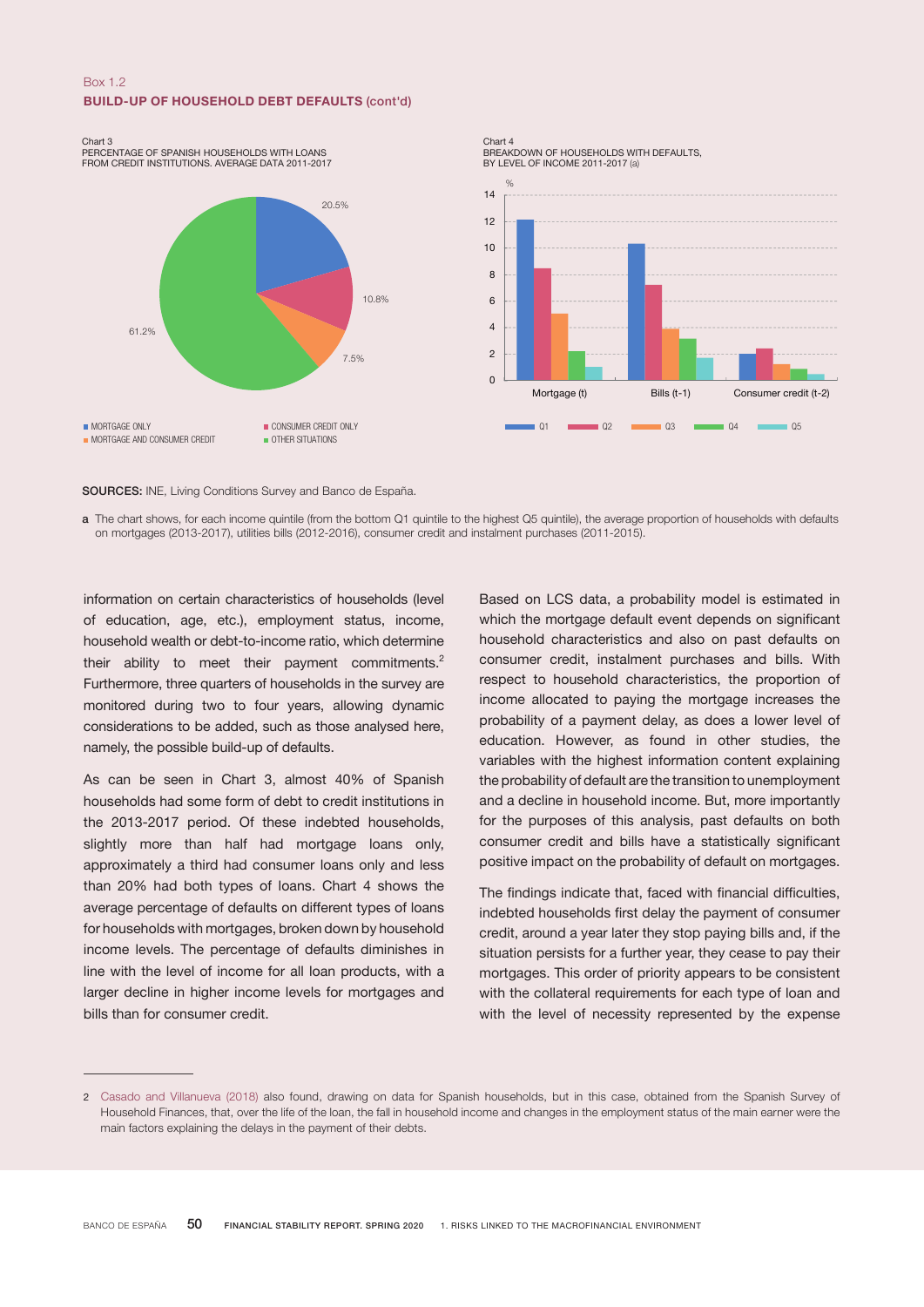## Box 1.2 BUILD-UP OF HOUSEHOLD DEBT DEFAULTS (cont'd)

#### Chart 5

VARIATION IN THE PD FOR MORTGAGES OF CUSTOMERS WITH PAST DEFAULTS ON OTHER BANK LOANS (a)



Chart 6 PERCENTAGE OF MORTGAGE DEFAULTS WITH PAST DEFAULTS ON OTHER BANK LOANS (b)



SOURCE: Banco de España.

a Difference between the PD of the entire mortgage portfolio and that observed in the population of individuals with past defaults on their other bank loans in the two preceding years (annual weighted averages obtained from monthly monitoring thereof).

b Percentage of individual borrowers with mortgage defaults preceded by other defaults in other types of bank loans in the preceding 24 months. The lower bound is obtained by considering borrowers individually, and the upper bound by assuming that the past default of a borrowers precedes two mortgage defaults (on average, mortgages have two borrowers corresponding to two adults in the household unit).

arising from of these debts. This build-up of defaults was particularly prevalent during the crisis years. Although it has subsequently decreased, it remains statistically significant. Nevertheless, to assess the quantitative impact of these estimates, it should be noted that less than 20% of households have both mortgage and consumer loans at the same time.

The aforementioned analysis was accompanied by a study, based on data from the Banco de España's Central Credit Register (CCR), on the relationship between the quality of mortgage loans and that of loans for other purposes to individuals during the crisis period  $(2008-2013).<sup>3</sup>$  The use of CCR data allows for this relationship to be analysed across all bank lending to individuals, not only for the representative sample of households in the LCS, but it does not measure the effect of household characteristics or of non-payment of bills as mentioned in the aforementioned study.

Chart 5 shows that the probability of impairment of the quality of a mortgage loan for house purchase increases if the borrower's other bank loans, $4$  particularly consumer loans, have become impaired in the preceding 24 months. This increase is significant in all the crisis years, ranging from 0.8 pp to 2 pp in the period under review, but particularly pronounced in 2008-2009 and in 2012, coinciding with the periods of greatest financial stress in Europe. The presence of previous impairments in other types of bank loans, particularly consumer loans, can therefore be seen as a clear sign of risk regarding the ability to repay a mortgage loan.

However, Chart 6 shows that only a limited percentage of individual borrowers with mortgage loan impairments have previous impairments in other types of bank loans. This percentage ranges from 10% in 2013 to 18.8% in 2010. As this analysis is conducted at individual borrower level rather than at household level, this percentage may have been underestimated in the case of mortgages with more

<sup>3</sup> This analysis, drawing on CCR data, is carried out at borrower level, focusing on individuals and considering as mortgage exposures those with collateral and a minimum duration of five years, and as other exposures to individuals, those lacking these characteristics.

<sup>4</sup> The probability of impairment of a mortgage for house purchase in a given month is estimated as the frequency of transition into non-performing status (existence of objective non-performance or classification as non-performing for subjective reasons) of borrowers whose mortgage loans were performing in the preceding 24 months. Previous impairments of borrowers' other bank loans is measured as the occurrence of at least one monthly transition from performing to non-performing in the preceding 24 months.